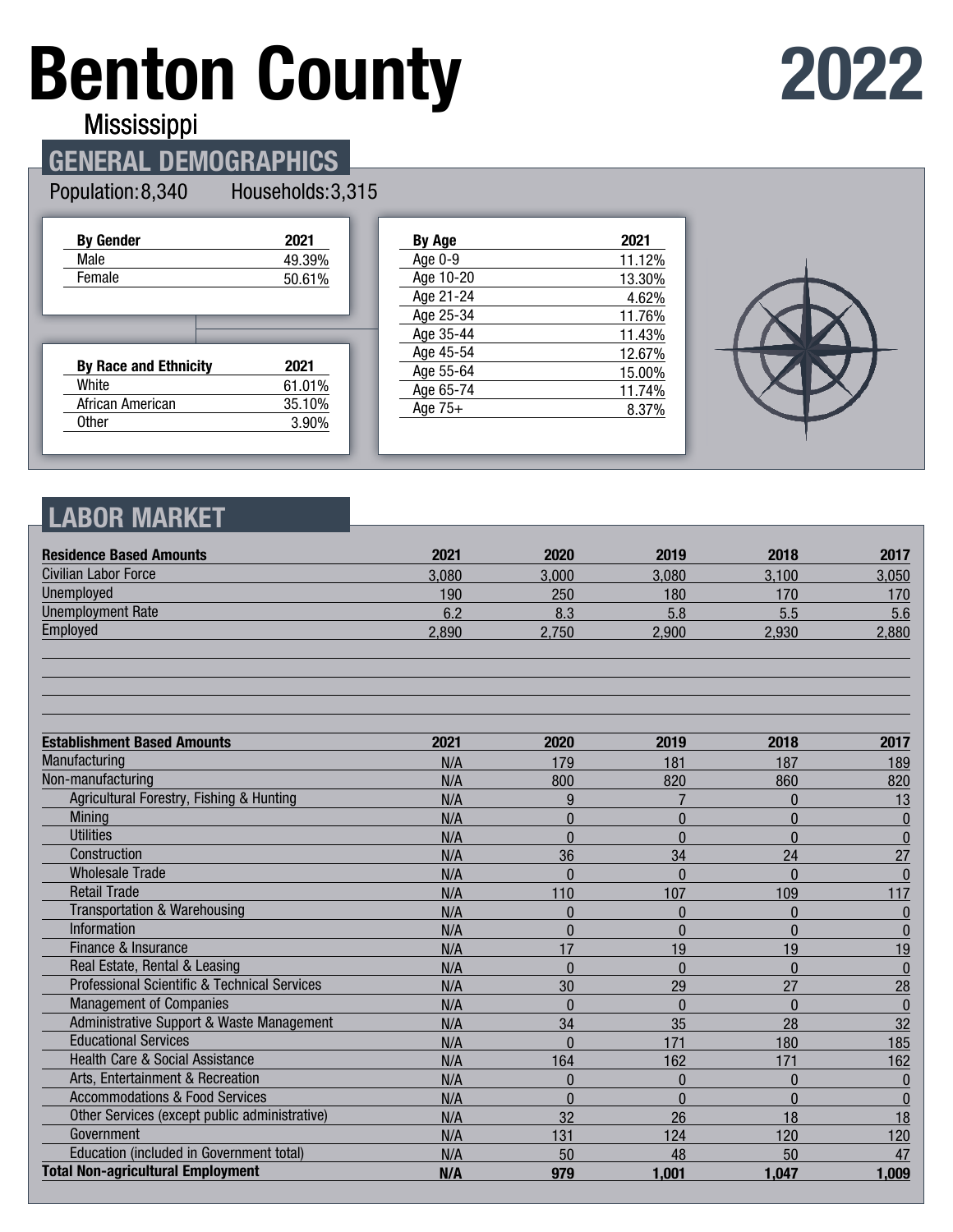## **ECONOMY**

|                                                            | 2021     | 2020     | 2019     | 2018     | 2017     | <b>Region</b> |
|------------------------------------------------------------|----------|----------|----------|----------|----------|---------------|
|                                                            |          |          |          |          |          |               |
| <b>Per Capita Income</b>                                   | \$34,691 | \$36,592 | \$29,376 | \$29,022 | \$29,610 | \$40,894      |
|                                                            |          |          |          |          |          |               |
| <b>Median Household Income</b>                             | \$42,220 | \$42,418 | \$42,976 | \$40,721 | \$38,835 | \$50,575      |
|                                                            |          |          |          |          |          |               |
| # of Households with Income                                |          |          |          |          |          |               |
| Equal or Less Than \$24,999                                | 938      | 1.046    | 1.039    | 1,078    | 1.065    | 57,091        |
|                                                            |          |          |          |          |          |               |
| % of Households with Income<br>Equal or Less Than \$24,999 |          |          |          |          |          |               |
|                                                            | 28.30%   | 31.99%   | 31.76%   | 32.71%   | 32.68%   | 25.90%        |

| <b>Employment Occupational Composition %</b> | 2021   |
|----------------------------------------------|--------|
| Professional and Technical                   | 13.75% |
| Executive, Administrative and Managerial     | 7.33%  |
| Sales                                        | 6.19%  |
| Administrative Support and Clerical          | 15.68% |
| Production, Craft and Repair                 | 30.05% |
| <b>Transportation and Material Moving</b>    | 14.15% |
| Handlers, Helpers and Laborers               | 0.59%  |
| Service                                      | 12.26% |

| <b>Establishment-Based Employment Composition % 2021</b> |     |
|----------------------------------------------------------|-----|
| Manufacturing                                            | N/A |
| Non-Manufacturing                                        | N/A |



| SOCIAL ENVIRONMENT                                  |          |          |          |          |          |  |
|-----------------------------------------------------|----------|----------|----------|----------|----------|--|
|                                                     | 2021     | 2020     | 2019     | 2018     | 2017     |  |
| <b>Number of Births to Single Teens</b>             | N/A      | հ        | 10       | 10       | 14       |  |
| <b>TANF &amp; Food Stamp Payments per Household</b> | \$716.68 | \$726.54 | \$564.37 | \$639.83 | \$702.89 |  |
| <b>Number of Divorces</b>                           | N/A      | 22       | 28       | 31       | N/A      |  |
| <b>Number of Divorces Involving Children</b>        | N/A      | N/A      | 13       | 16       | N/A      |  |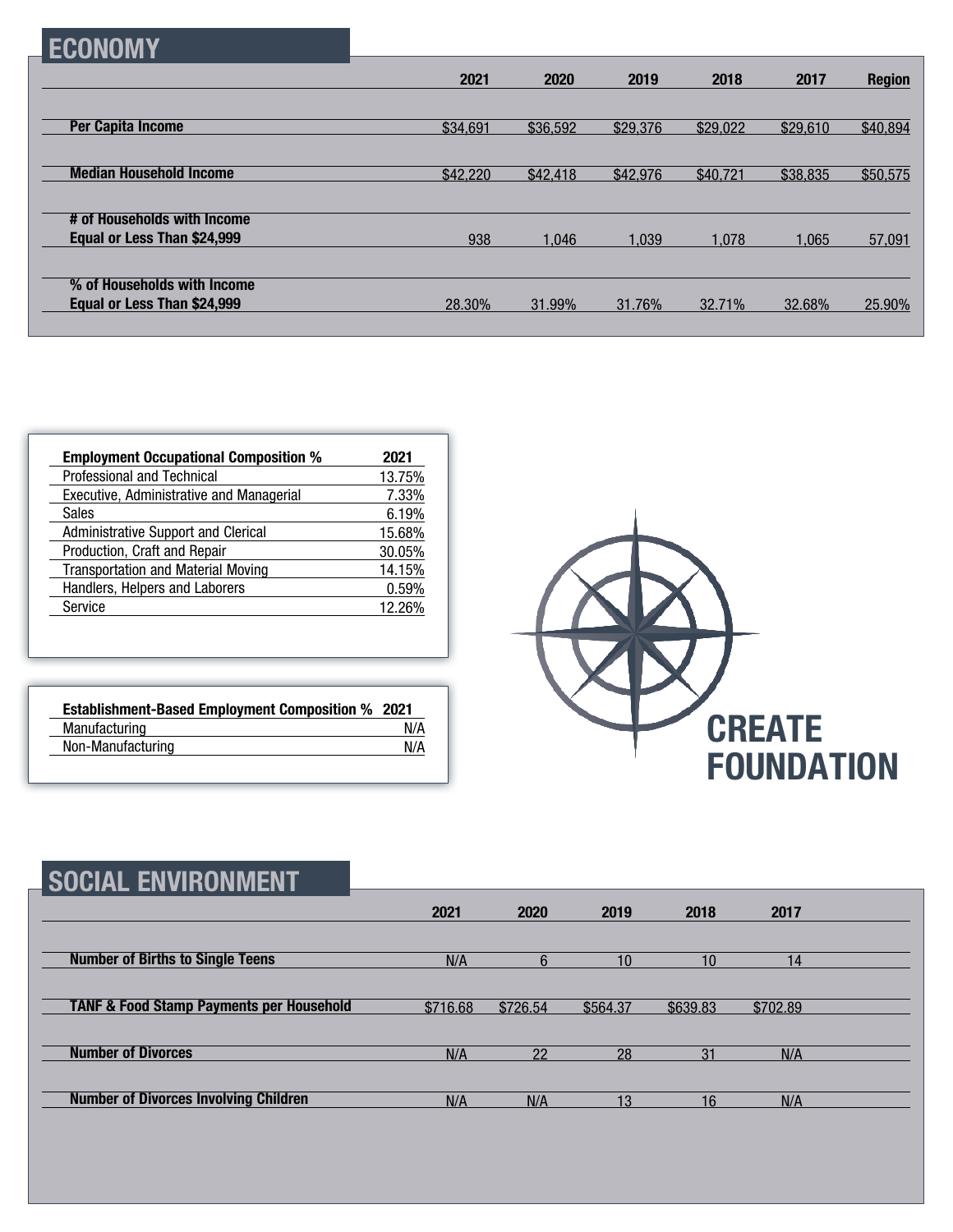# **EDUCATION**

|                                           | 2021     | 2020     | 2019     | 2018     | 2017     | <b>Region</b> |
|-------------------------------------------|----------|----------|----------|----------|----------|---------------|
|                                           |          |          |          |          |          |               |
| Percent of Population 25+ with HS Diploma | 72.97%   | 70.62%   | 73.85%   | 76.77%   | 77.24%   | 82.93%        |
|                                           |          |          |          |          |          |               |
| <b>Average Expenditure per Student</b>    | \$13,726 | \$11,630 | \$11,341 | \$11,084 | \$10,994 | \$11,915      |
|                                           |          |          |          |          |          |               |
| <b>ACT All Students</b>                   | 15.50    | 16.80    | 16.80    | 17.10    | 17.80    | 17.36         |
|                                           |          |          |          |          |          |               |
| <b>Average Class Size</b>                 | 10.93    | 11.95    | 12.10    | 12.23    | 12.04    | 12.57         |

| <b>Educational Attainment % by level</b> | 2021   |
|------------------------------------------|--------|
| Graduate/Professional                    | 5.59%  |
| 4 Year Degree $+$                        | 5.71%  |
| Associate's Degree                       | 5.86%  |
| Some College                             | 22.18% |
| <b>High School Diploma</b>               | 33.62% |
| Some High School                         | 18.13% |
| Some Elementary                          | 8.90%  |

| 2021 |
|------|
| 83.1 |
|      |

| <b>HOUSING</b>                            |          |          |          |          |          |               |
|-------------------------------------------|----------|----------|----------|----------|----------|---------------|
|                                           | 2021     | 2020     | 2019     | 2018     | 2017     | <b>Region</b> |
| <b>Percent of Owner Occupied Housing</b>  | 79.37%   | 79.33%   | 79.33%   | 79.34%   | 79.20%   | 68.26%        |
| <b>Percent of Renter Occupied Housing</b> | 20.63%   | 20.67%   | 20.67%   | 20.66%   | 20.80%   | 31.74%        |
| <b>Median Home Value</b>                  | \$95,372 | \$72,740 | \$81,319 | \$83,376 | \$82,120 | \$151,579     |